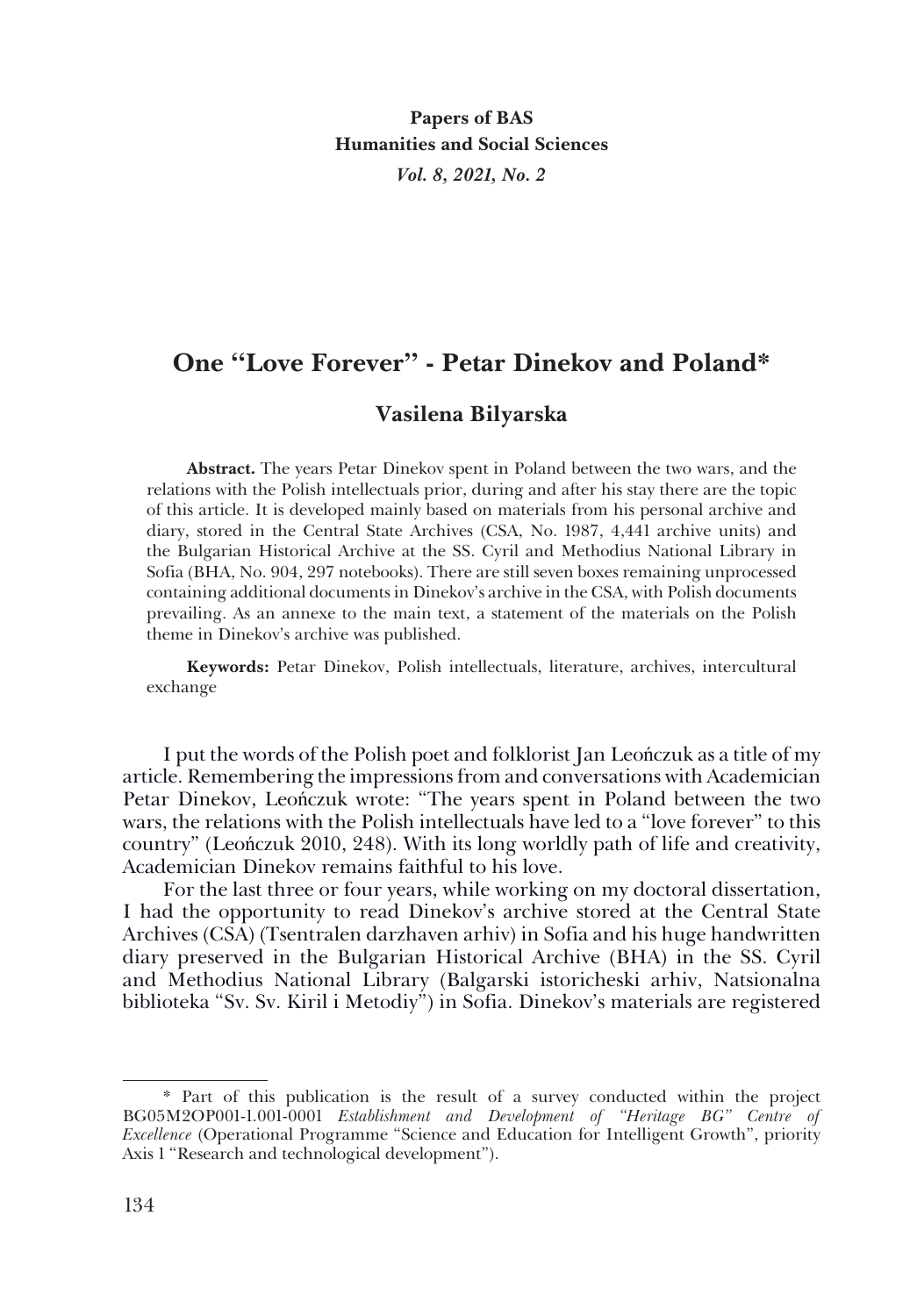in the CSA as a fund No. 1987. It consists of a processed inventory, numbering 4,441 archive units. There are still seven boxes remaining unprocessed and containing additional documents in Dinekov's archive. The bulk of it is a correspondence of the researcher with Russian, Polish, Czech, German, French and other colleagues of his, mainly concerning personal matters, congratulations on various occasions and matters of literature. Among them, documents in Polish predominate. This inventory also stores separate prints of articles and publications by Dinekov's correspondents from abroad; press materials (Polish and Hungarian) containing information about the scientist and his publications; personal notebooks and notes, as well as impressions and thoughts on his stay in Poland during his specialization assignment (1934- 1935). His diary is registered in the BHA at the National Library in Sofia under number 904 and arranged in chronological order by archive units, consists of 297 notebooks, grouped into 298 archive units covering the period from 1933 to 1991. His early school and student diaries from the previous period (1925- 1931) are stored in CSA (Bilyarska 2011a). Dinekov's huge personal library numbering 14,296 books is stored in Plovdiv's *Ivan Vazov* National Library in a specialized department bearing his name. Of the total number, 3,160 have autographs mostly by Polish scientists and writers.

At the end of his life, Dinekov had serious intention to write his memoirs, but never had enough time to fulfill this. He wrote only two brief ones about his school and student years in Sofia (Bilyarska 2011a), with his brief autobiography having left just a few lines about Poland. About his work as a lecturer and professor at Sofia University, he mentions that he read a round of lectures on Polish literature (Polish positivism), and Warsaw and Krakow have a special place in his international scientific contributions. His scientific and public activities in promoting Polish literature and culture in Bulgaria and vice versa are also quite numerous. His serious intentions to write his memoirs, are also revealed by the so-called "Blue notebook - Memoirs" preserved in his archive, where there is a separate section dedicated to Poland. This notebook is quite conspicuous about the great gap remaining undescribed by researchers of Polish-Bulgarian scientific and cultural relations. The gap will be filled to a certain point after the publication of his diaries, which is pending, with the working title "When time turns from a friend into an enemy ... essays, thoughts, memories, 1933- 1937, 1958-1991". From the published parts of it in the magazines "Biblioteka" ("Library") (Dinekov 2011a; Dinekov 2011b) and "Stranitsa" ("Page"), one can see that there is what to expect about the particular passion of his life: Poland. Especially interesting is his conversation/interview with female poet Dora Gabe about Poland in her life and work. A fragment of his plan is a page, which he published on 1 September 1975, with a continuation that we find in the interview of M. Krasitski with Dinekov in the Polish "Kultura" ("Culture") magazine in 1976, where he speaks of pre-war Poland and remembers his dear friend Tadeusz Boy-Żeleński. The Polish magazine "Literatura na Swiecie" ("World Literature") (1979) published a peculiar continuation of these memories of his along with his impressions of scientific and cultural life in pre-war Warsaw. He would publish this again later in Bulgarian, in 1981, under the title "In pre-war Warsaw" (Boy-Żeleński 1981).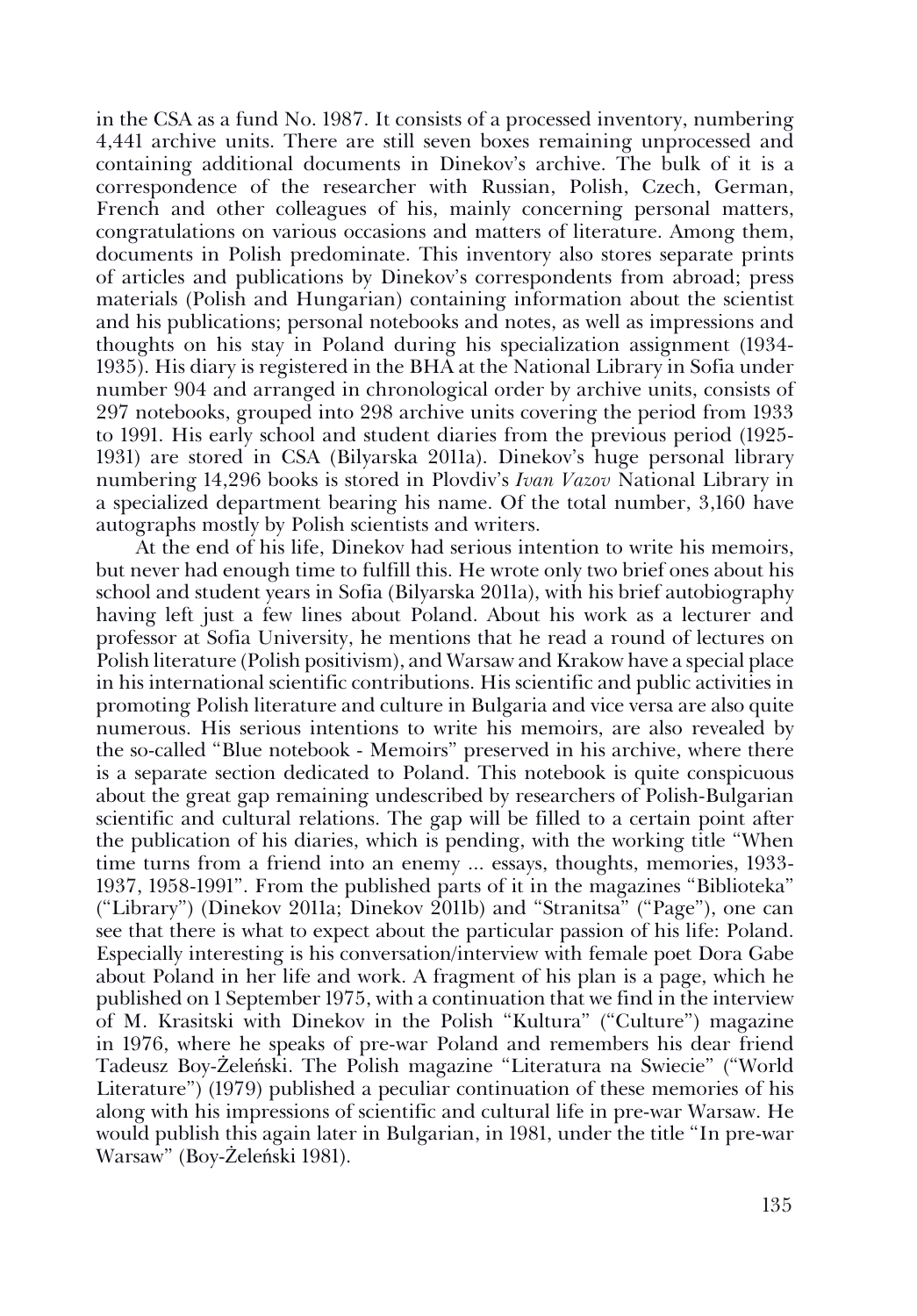Dinekov reflects on his unwritten memories reasons in his diaries during one of his visits to Nitra on 15 May 1985, filled with sadness for the past and what he had failed to accomplish (Dnevnikovi zapiski 1985).

In 1929, P. Dinekov began to study Slavic Philology at Sofia University, from where he graduated with honours in 1933. His first literary attempts date back to the time of his studies: he would write poetry and prose, make his first attempts in translation, and his love of books and his thirst to read would make him one of the most popular literary critics in Bulgarian periodicals. From 1930, when he was a sophomore student he began to lead the column "Between books and magazines" in the newspaper "Literaturen glas" ("Literary Voice"). It was here where Dinekov found a wide field for his literary performances. In those early years, he began his cooperation with the magazine "Polskobalgarski pregled" ("Polish-Bulgarian Review") published in Sofia, with one of his earliest publications related to Poland having been his review on the magazine "Makedonski pregled" ("Macedonian Review") (Dinekov 1932). The magazine was published for 16 years, from 1919 to 1935, as official periodical of the Polish-Bulgarian society in Sofia and besides its cultural functions, it would provide serious informations about political life in Poland. It dedicated special issues to prominent Polish statesmen, writers, poets, cultural figures and others, and research on Polish-Bulgarian relations over the centuries and translations of Polish authors. Dinekov and other Polish and Bulgarian authors collaborated in that periodical. Even today, this magazine is considered a first-rate archive and a serious basis for future studies in the field of Polish-Bulgarian relations.

After his graduation from the Sofia University in 1933, Dinekov was sent to specialize at the Warsaw University. During his stay, he attended the Second International Congress of Slavists in Warsaw in 1934. The next year (1935), he spent three months at the Jagiellonian University in Krakow, where he listened to lectures on Polish literature and culture. In Poland, Dinekov was in close contact with the writer and critic Tadeusz Boy-Żeleński and literary historian and folklorist Julian Krzyżanowski. While still in Poland, he began to translate, review and promote the works of Polish classic and contemporary authors in literary periodicals, and from the Congress of Slavists and some cultural events in Poland, he would send correspondence to the newspaper "Literaturen glas". Thus, he turned into a special correspondent for the newspaper in Poland. These two years he spent in Poland, would mark forever his love for Polish literature and culture (Henryk Sienkiewicz, Juliusz Słowacki, Joseph Conrad, Adam Mickiewicz, Stefan Żeromski, etc.). As a special correspondent of "Literaturen glas" in Warsaw he met and interviewed the Russian writers Ilf and Petrov, coming in line with satirists, naming his interview "Savetski literaturen kolhoz" ("A Soviet Literary Kolkhoz") (Dinekov 1934a). There he interviewed the guest of the Warsaw PEN club, the Russian writer Boris Lavrenyov (Dinekov 1934b) and the leader of the expedition to the North Pole Professor Otto Schmidt (Dinekov 1934d). Curiously, Poland was where Dinekov made his first attempts in travel books, sending his correspondences from his journey by steamboat in the Baltic Sea to Denmark to the newspaper, which were printed in June 1934.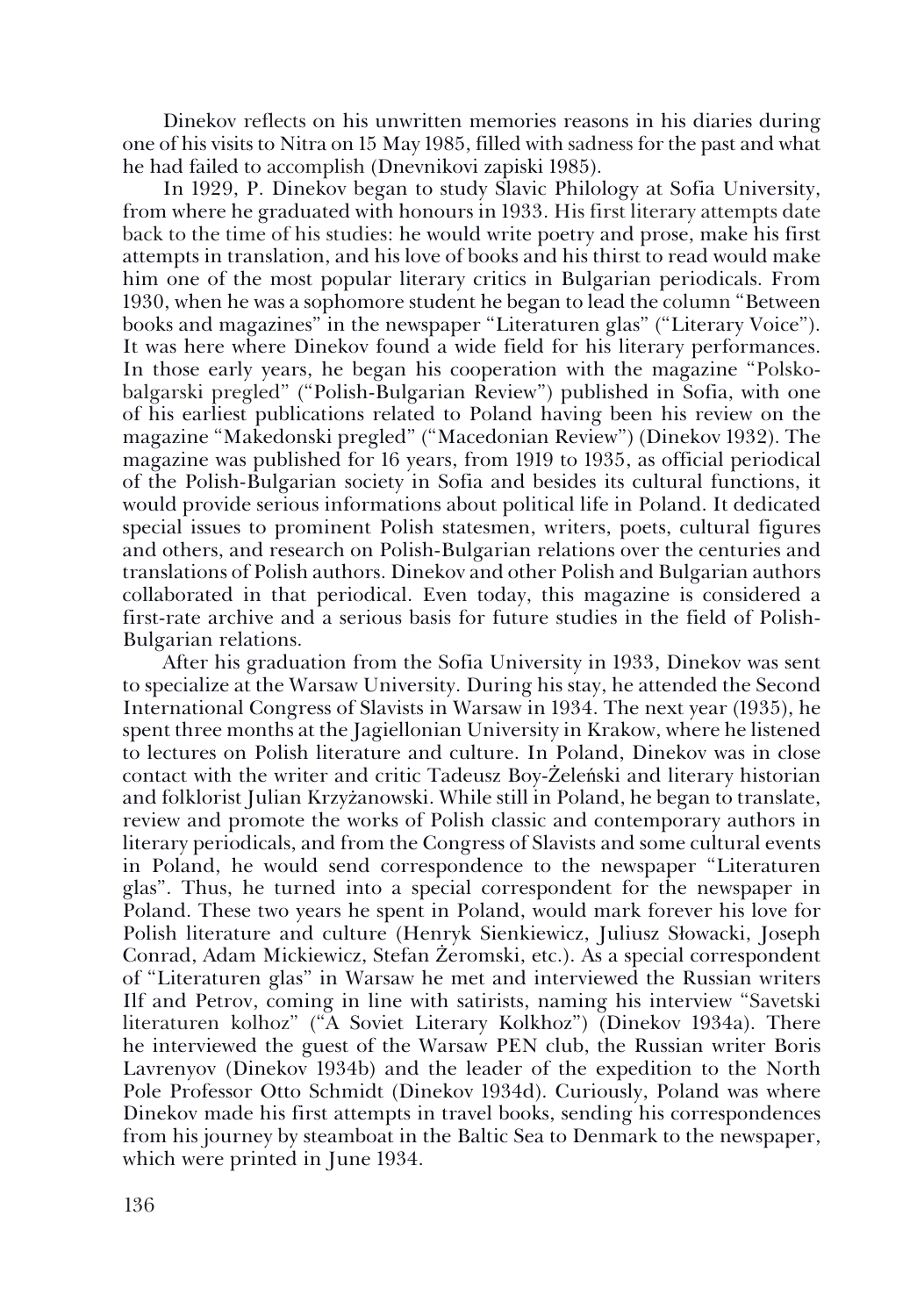Perhaps one of the earliest translations from Polish were verses by Jarosław Iwaszkiewicz printed under the title "Savremenna polska poeziya" ("Contemporary Polish Poetry") and 30 years later he would mark once again the 70th anniversary of this talented Polish poet and writer whose zealous popularizer in Bulgaria was precisely our scientist. He also wrote the preface to his novel "Red Shields", which was published in Bulgarian in 1974 (Dinekov 1934c).

The Second International Congress of Slavists was held from 23 to 30 September 1934 in Warsaw and Krakow and was dedicated to Adam Mickiewicz. Dinekov travelled between the two cities and informed readers of the newspaper on the work of the congress, also giving short messages about the presentations (Dinekov 1934е). From that moment onwards, *Pan Tadeusz* (Engl.: *Master Thaddeus*) and its author would become some of his favourite themes in his later life and work. The results from the congress and the jubilee celebrations of the 100th anniversary of the appearance of *Pan Tadeusz* would give Dinekov the idea to write one of his first serious research "'Pan Tadeusz' i savremenna Polsha" ("*Pan Tadeusz* and contemporary Poland"), which he printed the next year 1935 in the "Polsko-balgarski pregled" ("Polish-Bulgarian Review"). There he traced the fate of the poem in Poland in different cultural stages, from the time of its writing to its complete triumph in 1934 when it was declared a "symbol of everything Polish and incarnation of Polish history in the past, present and future".

At the end of 1934, Dinekov published in "Literaturen glas" another article about the life and work of Henryk Sienkiewicz, a Polish writer extremely popular in Bulgaria, which is titled "Pomen za Henryk Sienkiewicz" ("Commemoration of Henryk Sienkiewicz") (Dinekov 1934f). Shortly after the announcement by Dr Y. Birkenmayer in Poland about the unknown manuscripts of Sienkiewicz containing a continuation of the novel *Quo Vadis* as well as the first version of *With Fire and Sword* Dinekov was quick to inform Bulgarian readers in the magazine "Prosveta" ("Education") (Dinekov 1936). To the memory of the great Polish linguist from the Krakow University Professor Jan Rozwadowski and the writers Stefan Żeromski and Piotr Choynowski, Dinekov devoted separate articles in "Literaturen glas" (268, 5; 293, 5) and "Prosveta" (Prosveta, 1936, 881-882).

With never-ending interest, Dinekov traces cultural life in Poland and informs Bulgarian readers about it, as well as about the attitude of the Polish cultural community to Bulgaria. One after another came his correspondences about the repertoire of Warsaw theatres and the organization of theatre work in Warsaw, and activities of the Society for the Dissemination of Theatrical Culture (Literaturen glas, 261, 1935, 3), about the Polish government and academic awards for literature in 1934 and 1935, the summer courses on Polish culture, the attitude of Tadeusz Miciński to Bulgaria, about the organization, composition, objectives and tasks of the Polish Academy of Literature, and a special article about Professor Julian Krzyżanowski and the development of the Polish literature and so on (Literaturen glas, 262, 1935, 5; 269, 1935, 5; 281, 1935, 6; 283, 1935, 7). After nearly 40 years later (1977) Dinekov would be the person to pay last tribute to the great scientist Krzyżanowski in the journal "Balgarski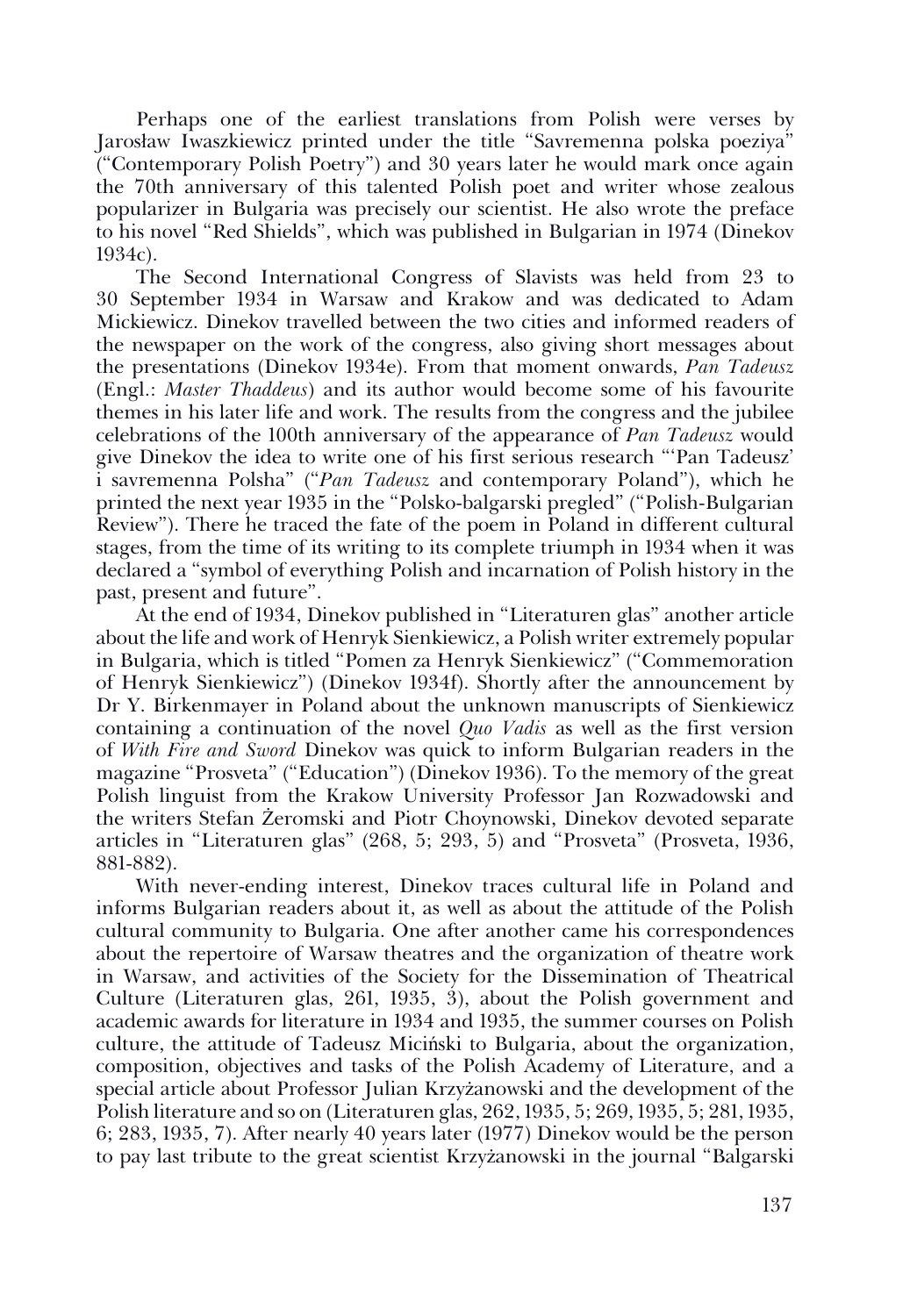folklor" ("Bulgarian Folklore"). In articles particularly written for "Prosveta" magazine, published by Professor Petar Mutafchiev, Dinekov analysed Polish literary awards established by the "Wiadomości Literackie" ("Literature News") paper in Gdynia, making interesting comparisons with Bulgarian (Prosveta, 1935, 610-611).

During his specialization, he would make friends with the writer and literary critic Tadeusz Boy-Żeleński. Two of his articles in "Literaturen glas" were dedicated to Boy-Żeleński, where the first one was a literary portrait and the second was a translation of the article by the Polish critic on the great English writer Joseph Conrad, who is of Polish origin (Literaturen glas, 266, 1935, 4-5; 277, 1935, 4-6). After the release of *The Green Squadron*, a collection by Jerzy Kosowski about World War I, he would immediately report it in a special correspondence and translate his story "Šćepan Roskoha" (LG, 266, 1935, 4-5; 277, 1935, 4-6).

Completing the review of this stage of Dinekov's life and work, I would like to highlight one more important fact (in my opinion) about his creative biography. I mentioned above about his notebook from Poland that from the raw material in his archive, serious conclusions can be drawn about the spiritual world of the young scientist and artist. It is filled with many names and notes in Polish, but the essential part of it is in five pages and presents primarily thoughts about morality, drawn from the rich Polish literature and which will later be leading for him throughout his life (Bilyarska 2011b, 145-146).

Having returned to Bulgaria, Dinekov began teaching and in 1938 won a competition for assistant at the Department of Slavic Languages at Sofia University. He would intensely explore Bulgarian literature from its beginning and go through all its stages to reach the contemporary one, studying Bulgarian folklore among others, the relationship between Bulgarian culture and literature with Byzantine and other Slavic cultures, and continue to follow with unremitting attention the achievements of Polish literature, culture and life printing his observations and studies in some periodicals. He continued to translate poetry, prose and scientific paper while writing literary critique in addition. In the paper "Zora" ("Dawn") published by Danail Krapchev in 1938, he wrote his review on the travel notes book by Jan Wiktor on his journey across Bulgaria and the Balkans (Zora, 19, 5655, 1938, 8). In the magazine "Balgarska misal" ("Bulgarian Thought") published and edited by Academician Michail Arnaudov, Dinekov would write reviews about newly published fiction books, and about Polish music. He would also write a review on the novel *The Negro from 'Narcissus'* by Joseph Conrad (Balgarska misal, 14, 1939, 3, 199-201; 4, 264- 265; 7, 434-435).

The start of World War II and Germany's attack on Poland would influence heavily the young researcher, who would not hide his affection for the Polish people and Poland. Even after learning of the death of the great Polish writer Kazimierz Przerwa-Tetmajer, he wrote an article about him in Krapchev's pro-German newspaper (Zora, 21, 6226, 1940, 6). The researcher defended his civil position publicly in the press, raising the question of the coverage of the war in Western literature and criticized the Bulgarian writers who avoided this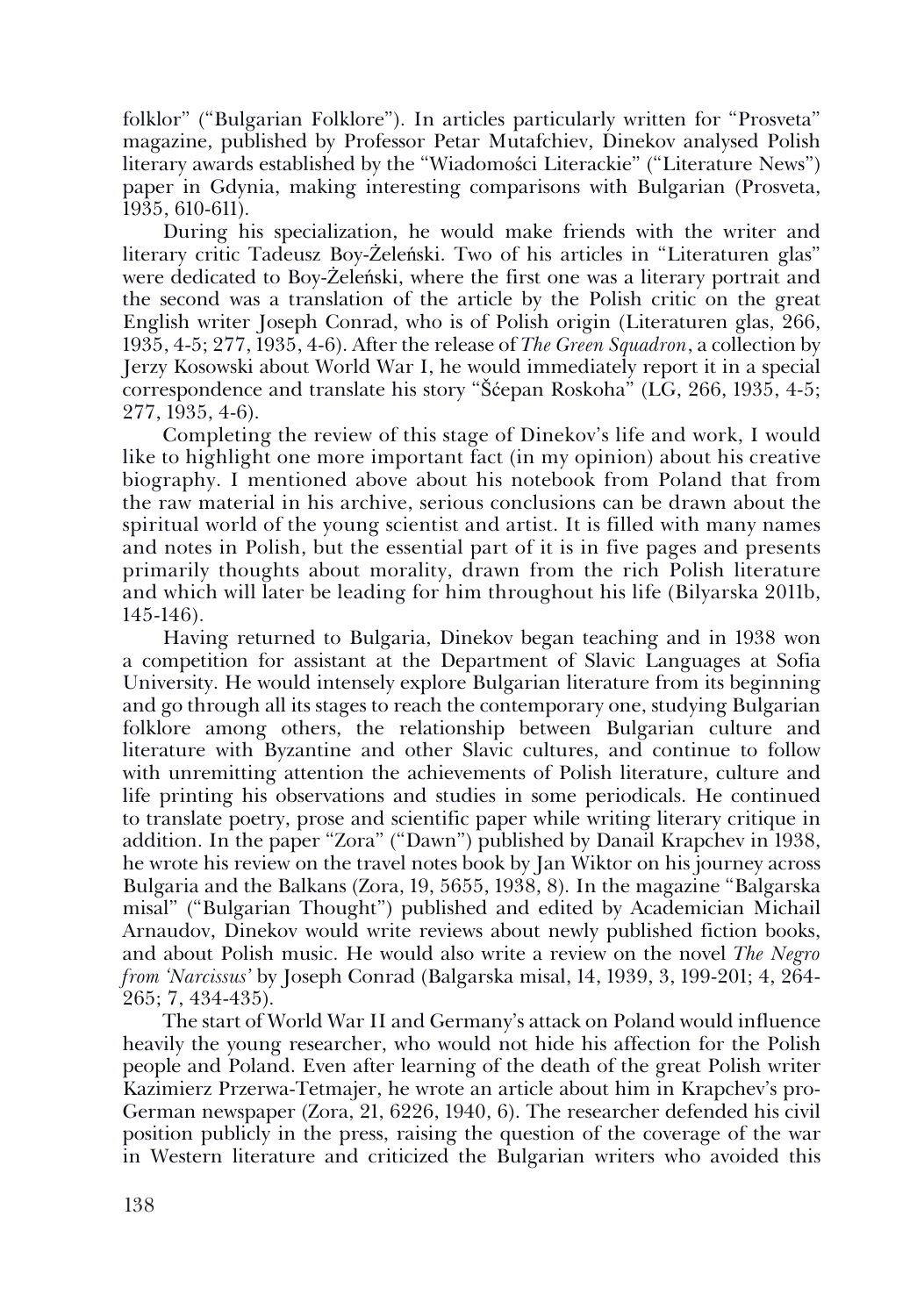dangerous topic, and in one of the worst years for Poland during the war, he would publish his article "Polskata literatura v Bulgaria" ("Polish Literature in Bulgaria") (Daga, 7, 341, 1940, 4).

The end of the war and the liberation of Poland featured some new articles by Dinekov, the first dedicated to his dear friend Tadeusz Boy-Żeleński and the titles to follow would speak of themselves: "Pozdravi ot svobodna Polsha" ("Greetings from Free Poland") and "Nova i vechna Polsha" ("New and Eternal Poland") (Slavyani, 1, 1945, 1, 18-19; Literaturen front, 1, 1945, 17, 1; Lost, 1, 10, 1946, 3).

In June 1947, a Bulgarian-Polish agreement on cultural cooperation was signed in Warsaw, and in 1948 Dinekov was elected secretary of the Bulgarian part of the Joint Bulgarian-Polish Commission on the application of the agreement. In April, he participated in the commission meetings held in Sofia. The report and information on the activities of the commission until 1951 Dinekov published in 1951 in the journal "Slavyani" ("Slavs") (7, 1951, 9, 12-13). The Polish cultural community would be later informed on the development of Bulgarian culture for the period from 1944 to 1951 in the "Tvorba" ("Work") journal (20, 1951, 37, 881-882). On the fifth anniversary of the signing and implementation of the agreement, Dinekov again provided written information, which would be published in the "Polish cultural bulletin" in 1952 (Polski kulturen byuletin, 8, 1952, 5, 18-20).

As secretary of the Committee and Vice-Chairman of the Union of Bulgarian Writers, he was part of the first Bulgarian writers' delegation that visited Poland in March 1948. The delegation included him along with some popular Bulgarian poets and writers like Elisaveta Bagryana and Dora Gabe. After his visit to Poland, some other articles followed in the press where Dinekov would share his impressions on the revival of new Poland, addressing the Bulgarian-Polish relations and the rise of Polish literature after the war (Izkustvo, 4, 1948, 2, 136-142; Zemedelsko zname, 28, 1948, 480, 4; Literaturen front, 4, 40, 1948, 3; v. Otechestven front, 4, 1948, 1113, 6; Literaturen front, 4, 1948, 34, 3; Trud, 2, 1948, 203, 4; Izgrev, 4, 1948, 1117, 4; Narod, 28, 1948, 1123, 4; Literaturen front, 4, 1948, 2; Rabotnichesko delo, 20, 1948, 123, 2; Slavyani, 4, 1948, 8, 307- 308; Literaturen front, 13, 1957, 26, 1& 4; Rabotnichesko delo, 32, 1958, 124, 5).

In 1949, a group of Polish writers returned the visit of the Bulgarian writers where Dinekov was among the hosts of his Polish colleagues presenting them to the Bulgarian community in the literary magazine "Septemvri" ("September") (Septemvri, 2, 1949, 2, 145-146).

The release of the novel *Tobacco* by Dimitar Dimov encountered some pretty negative notes regarding the author and his work, which sneaked in under the influence of political factors in Bulgarian criticism. On behalf of the Polish critics, Alina Witkowska would come out with her opinion about the ongoing discussion in the newspaper "Selo" ("Village"), indicating the serious shortcomings of our critique. At the same time came out the novels by Krum Velkov *The Village of Borovo*, *Road* and *No hope* by Stoyan Daskalov, which in Poland were reviewed by J. Rurawski in the paper "Nowa kultura" ("New Culture"). Dinekov paid attention to these newly published critical articles about the Bulgarian novels on the pages of "Literaturen front" paper in his informative article "Polski otzivi za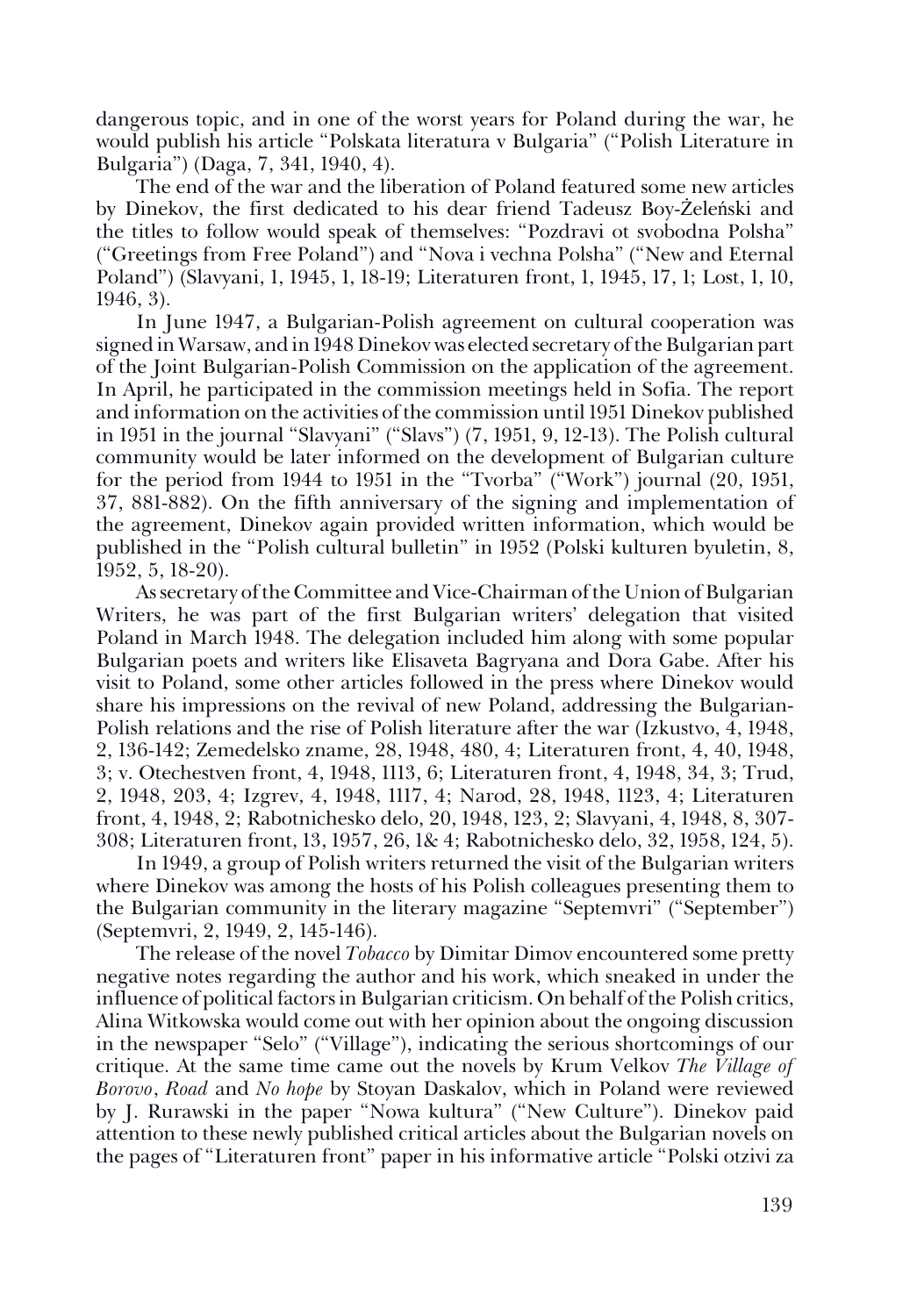balgarskata literatura" ("Polish reflections of Bulgarian literature") (Literaturen front, 8, 1952, 314).

After the war, Dinekov continued to explore the life and literary heritage of Mickiewicz publishing his timely research works. In 1949, Poland and the cultural world marked the 150th anniversary of the birth of the great Pole. Dinekov marked the anniversary of Mickiewicz with five articles in Bulgarian periodicals (Septemvri, 1, 1949, 6, 113-122; Literaturen front, 5, 1949, 29, 3; Zemedelsko zname, 27, 1949, 783, 4; Ezik i literatura, 4, 1949, 3, 231-232; Naroden far, 6, 1949, 1377, 2). On the 155th anniversary of Mickiewicz, Dinekov published a new article in the People's Army newspaper (Narodna armiya, 9, 1953, 1351, 3). Dinekov did not cease to introduce the life and work of the great Polish poet and revolutionary to the Bulgarian public, revealing unknown aspects of his relations with Bulgaria and his popularity among Bulgarians. In 1955 came out a printed volume of selected writings by Mickiewicz. The foreword tracking his life and the creative path is written by Dinekov. In the same and next years, he again appeared in periodicals with a series of articles on A. Mickiewicz, some of which had been translated and published in Poland (Pamiętnik Słowiański, 7, 1957, 17-30). In 1959, he wrote the preface to a new translation of *Pan Tadeusz* by Blaga Dimitrova, which was re-released in a new, second edition in 1979, where he would track the position and role of the poem in the work of Mickiewicz, and its impact on Bulgarian literature. His article "Pencho Slaveykov and Adam Mickiewicz" had similar characteristics (Mickiewicz 1959, 5-28; 2nd ed. 1979, 4-40) (Dinekov 1969, 231- 263). In his studies on the question of Mickiewicz's influence in Bulgaria and *Pan Tadeusz*'s first translation into Bulgarian in 1873, Dinekov would go even further, showing that it was made by  $\tilde{T}$ . N. Shishkov from Russian language rather than from Polish (Dinekov 1959). We should not miss his later research on the fate of *Pan Tadeusz* in Bulgaria, which was published in both Polish and Bulgarian in 1968, 1969 and 1977.

Returning to the mainstream of history I would like to point out that in 1954, 1958, 1964, 1969 and 1979, Dinekov wrote and published some more articles related to Poland, and reviewed and edited new Polish publications: about Julian Tuvim, Leopold Staff, Konstanty Gałczyński and Mieczysław Jastrun.

In the 1950s, Bulgarian Studies had serious achievements in Poland. Research on the history, culture and literature was accompanied by some active translations of Bulgarian literature. One of the first breakthroughs was the translation of Ivan Vazov's writings in Polish (1954), followed by the issue of "Antologiya na balgarskata poeziya" ("Anthology of Bulgarian Poetry") (1954), "Antologiya na balgarskiya razkaz" ("Anthology of Bulgarian Short Story") (1954) and the anthology of Bulgarian folk poetry "Oi goro, goro zelena" ("Oi Forest, Forest Green") (1957). All of them were analysed, reviewed and highly rated by P. Dinekov (Izvestiya na Instituta za balgarska literatura, 4, 1956, 300- 302; Literaturen front, 12, 1956, 29, 4; Narodna kultura, 1, 1957, 26, 4).

P. Dinekov's one of the favorite Polish poets was Juliusz Słowacki. In 1958 came out the Bulgarian version of a collection of his selected works. The preface was made by Dinekov. Dinekov would repeat many of the facts and conclusions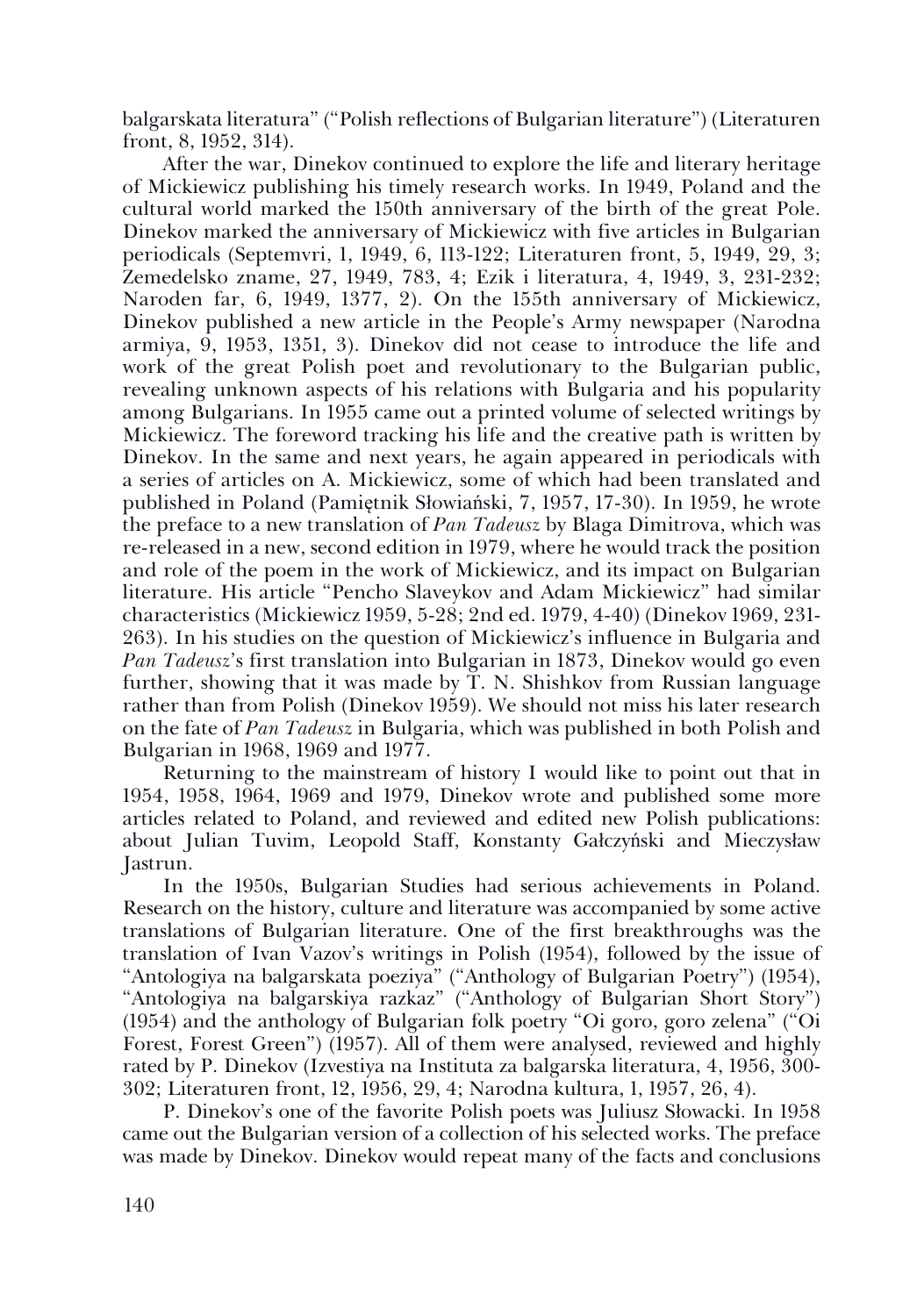about the life and work of Słowacki in his article the next year on the occasion of Słowacki's 150th anniversary (Narodna kultura, 3, 1959, 42, 5).

Dinekov wrote dozens of articles about one of his teachers from Sofia University, the first rector of the University, Professor Alexander Teodorov-Balan. In 1959, when the 100th anniversary of the famous researcher was celebrated, P. Dinekov wrote two articles, which were printed in Poland. During the same year died the great Polish Slavist Professor Stanislaw Słoński, with whom Dinekov maintained longstanding contacts. The obituary printed in the Journal of the Bulgarian Academy of Sciences was written by P. Dinekov (Spisanie na BAN, 4, 1959, 2, 113).

In 1961, he reviewed two Polish books with translations of poetry by Hristo Botev and Elisaveta Bagryana. A decade later (1971) he published his article "Hristo Botev i Polsha" ("Hristo Botev and Poland"), where he addressed the issue of the relations Botev had with Poles, making an interesting comparison between the work of Botev to that of Mickiewicz. This issue continued to excite him and in 1972 in the collection about Sándor Petőfi, where he published his article "Trima veliki poeti v sadbata na svoite narodi" ("Three great poets in the destiny of their peoples"), he would compare Botev's life and work with S. Petőfi's and A. Mickiewicz's.

In 1961, Dinekov wrote the preface to the Bulgarian translation of a collection of poems by Władysław Broniewski. And again the next year, when Broniewski died, Dinekov marked this sad occasion in the "Literaturen front" paper. Later his interest in the life and work of the poet continued and he described him as "the poet of the Polish revolution" (Dinekov 1961).

Along with Elisaveta Bagryana, Dora Gabe is another Bulgarian female poet, who is extremely popular in Poland with her literary works, and with translations from Polish. Dinekov wrote an article about the contributions of Dora Gabe for the promotion of Polish literature in Bulgaria entitled "Dora Gabe i polskata literatura" ("Dora Gabe and Polish literature") (Dinekov 1963).

In 1966 P. Dinekov participated in two conferences that took place in Warsaw. In May was the International Conference on Slavic Folklore, where he read a paper entitled "Folkloristichni izsledvaniya v Bulgaria" ("Folkloristic Research in Bulgaria") and in November, during the session specifically dedicated to Pencho Slaveykov, he read the paper "Pencho Slaveykov i traditsiite na nasheto natsionalno vazrazhdane" ("Pencho Slaveykov and the traditions of our national revival") in which he noted the influence of A. Mickiewicz on Pencho Slaveikov's works. Dinekov exposed his studies on literary terminology, poetics and stylistics, the composition of the modern Bulgarian novel, the personality of Constantine-Cyril the Philosopher and the Tarnovo Literary School, in papers at the committees and conferences held again in Warsaw and Krakow in the next years, 1967, 1968, 1971 and 1972, and those were later published in Polish. Along with his scientific pursuits, Dinekov never stopped retracing the progress of Polish literature. The collection "Contemporary Polish poets" was printed in Bulgaria in 1967. The preface, which makes a serious review of the Polish poetry from the First World War until that time, was written by Dinekov. A little later (1970 and 1971), he made an interesting analysis of the works of Polish novelist Sigmund Milkowski and the popularity of the works by Maria Konopnicka in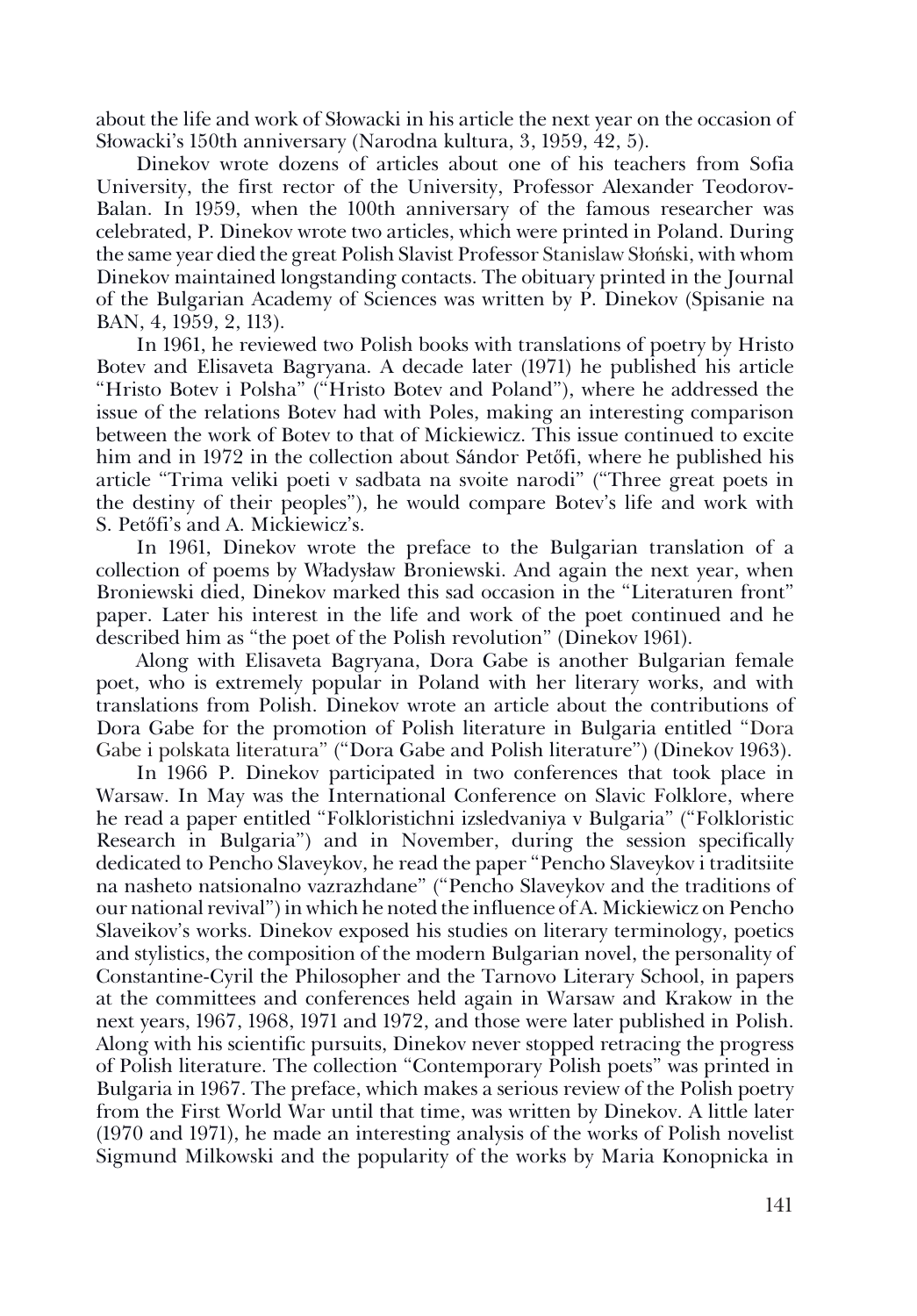Bulgaria, which he made public knowledge during the conference in Poland. Dinekov would constantly visit Poland for various scientific symposiums and celebrations and read papers and lectures at Polish universities. And the greatest recognition of the prominent Bulgarian scientist manifested as one of the biggest Bulgarian polonist, came in August 1973 when he was awarded the high Polish medal "Distinguished for Polish Culture" ("Zasłużony dla Kultury Polskiej") and on 23 August he was elected at a public meeting Doctor Honoris Causa of the University of Warsaw.

Dinekov would repeatedly express his love for Poland, describing Poland as the "Republic of optimism" in an article dedicated to the 30th anniversary of the Polish Republic (Dinekov 1974).

Dinekov marked the death of the great Polish literary critic and historian, Professor Kazimierz Wyka in 1975, with his article "A great loss for Polish literature" (Dinekov 1975).

In the chronological listing of the research works authored by Dinekov over nearly half a century, I did not point out that the vast majority of them were duly published both in Bulgarian and Polish. The great recognition of the Polish nation to this polonist is the issuance in Polish of a huge collection of nearly 600 pages titled "O bułgarskiej literaturze, folklorze i związkach z Polską" ("For Bulgarian literature, folklore and relations with Poland"), which the Warsaw publishing house "Science" issued in 1977. It covers the works of the researcher on Old Bulgarian literature, the deeds of Cyril and Methodius, Bulgarian literature during the Ottoman rule and the Renaissance, reaching as far as the new and latest literature. A special place was dedicated to the issues of folklore and Dinekov's achievements in this area. His articles like "The fate of *Pan Tadeusz* in Bulgaria", "Hristo Botev and Poland", "Dora Gabe and Polish literature" and "For Wilhelm Mach, a few cordial words" have been also published. The book by Dinekov in Polish was greeted with exceptional attention by the Polish and Bulgarian cultural and scientific community.

Dinekov's overwhelming popularity in Poland after the release of this book, and the topics such as the issue on Polish-Bulgarian relations and the presence of Poles in Bulgaria, became the theme in several articles and interviews, among which I could point out the interview with B. Nathanson in "Życie Warszawy" daily ("Life in Warsaw") (1978, 52, 3-4) and two interviews with K. Koprowski about the Bulgarian-Polish literary connections for the Warsaw "Panorama bułgarska" ("Bulgarian Panorama") (1978, 8, 16-17). The commemoration of the 80th anniversary of the Polish-Bulgarian Studies particularly in Krakow, would be the reason for his interview in the Bulgarian paper "Anteni" ("Aerials") in the next year (Anteni 1979, 46). To satisfy the interest of the Polish public, he wrote his article "Bulgarian themes in Polish literature in the nineteenth century", which was printed in Krakow in the collection "From Vistula to Maritza" in 1985.

Тhis brief review of the Academy member Professor Petar Dinekov as a researcher of Polish literature and culture shows that he remained faithful to Poland until the end of his life. The huge number of studies about him in Polish daily and specialized press are marked in the bibliographies by Tatyana Yanakieva (Yanakieva 1991; Yanakieva 2010), but his vast correspondence remains hidden from the researchers in the untreated part of his archive.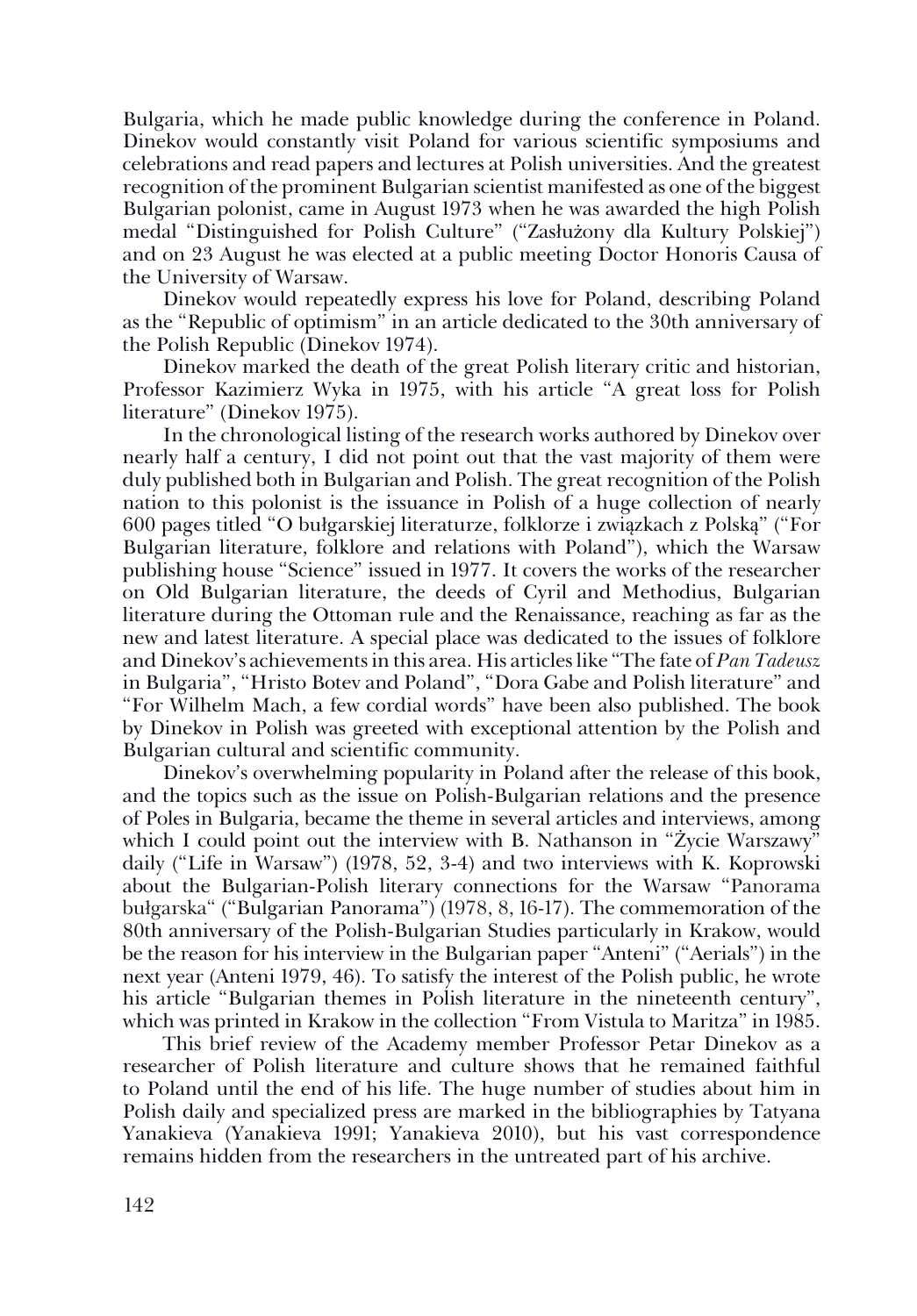As an annexe to this publication, I attach a statement of the materials on the Polish theme from the scientific inventory of the personal archive of Petar Dinekov kept at the Central State Archive, fund 1987k, which I am sure will be useful in future work of Bulgarian and Polish colleagues.

#### **Annexe**

POLISH topics in the personal archives of PETER DINEKOV in the Central State Archives (CSA) (Tsentralen darzhaven arhiv - TsDA) in Sofia

Archive fund 1987k, Inventory list No. 1 (TsDA, f. 1987k, op. 1):

Archive unit (аrchivna edinitsa - a. е.) 9; а. е. 21; а. е. 22; а. е. 23; а. е. 68; а. е. 169; а. е. 172; а. е. 240; а. е. 371; а. е. 372; а. е. 424; а. е. 455; а. е. 465; а. е. 478; а. е. 479; а. е. 480; а. е. 484; а. е. 493; а. е. 494; а. е. 511; а. е. 514; а. е. 526; а. е. 535; а. е. 587; а. е. 598; а. е. 644; а. е. 651; а. е. 662; а. е. 697; а. е. 763; а. е. 783; а. е. 814; а. е. 854; а. е. 1126; а. е. 1225; а. е. 1258; а. е. 1263; а. е. 1350; а. е. 1410; а. е. 1462; а. е. 1469; а. е. 1542; а. е. 1575; а. е. 1576; а. е. 1584; а. е. 1604; а. е. 1617; а. е. 1664; а. е. 1668; а. е. 1674; е. 1695; а. е. 1760; а. е. 1827; а. е. 1861; а. е. 1871; а. е. 1980; а. е. 2027; а. е. 2079; а. е. 2123; а. е. 2124; а. е. 2304; а. е. 2307; а. е. 2310; а. е. 2665; а. е. 2701; а. е. 2726; а. е. 2729; а. е. 2738; а. е. 2805; а. е. 2810; а. е. 2816; а. е. 2822; а. е. 2859; а. е. 2869; а. е. 2919; а. е. 2925; а. е. 2933; а. е. 2935; а. е. 2942; а. е. 2960; а. е. 2977; а. е. 2994; а. е. 3010; а. е. 3021; а. е. 3028; а. е. 3086; а. е. 3096; а. е. 3140; а. е. 3142; а. е. 3145; а. е. 3224; а. е. 3283; а. е. 3287; а. е. 3297; а. е. 3340; а. е. 3344; а. е. 3354; а. е. 3372; а. е. 3392; а. е. 3417; а. е. 3424; а. е. 3427; а. е. 3436; а. е. 3455; а. е. 3456; а. е. 3458; а. е. 3464; а. е. 3505; а. е. 3556; а. е. 3582; а. е. 3653; а. е. 3722; а. е. 3749; а. е. 3750; а. е. 3751; а. е. 3770; а. е. 3772; а. е. 3814; а. е. 3826; а. е. 3832; а. е. 3833; а. е. 3834; а. е. 3837; а. е. 3842; а. е. 3860; а. е. 3883; а. е. 3912; а. е. 3944; а. е. 3947; а. е. 3993; а. е. 3994; а. е. 4045; а. е. 4084; а. е. 4096; а. е. 4116; а. е. 4136; а. е. 4244; а. е. 4206; а. е. 4307; а. е. 4308; а. е. 4309; а. е. 4310; а. е. 4311; а. е. 4312; а. е. 4313; а. е. 4314; а. е. 4315; а. е. 4316; а. е. 4317; а. е. 4318; а. е. 4319; а. е. 4320; а. е. 4321; а. е. 4322; а. е. 4323.

### **References**

- **Bilyarska 2011a:** В. Билярска. Ранните дневници и спомени на акад. Петър Динеков. Раждането на учения и човека на перото. - Известия на Държавните архиви, 101, 2011, 231-278. (V. Bilyarska. Rannite dnevnitsi i spomeni na akad. Petar Dinekov. Razhdaneto na ucheniya i choveka na peroto. - Izvestiya na Dаrzhavnite arhivi, 101, 2011, 231-278.)
- **Bilyarska 2011b:** В. Билярска*.* Непубликувани автобиографични материали на акад. Петър Динеков. - Известия на Държавните архиви, 102, 2011, 123-148. (V. Bilyarska. Nepublikuvani avtobiografichni materiali na akad. Petar Dinekov. - Izvestiya na Dtrzhavnite arhivi, 102, 2011, 123-148.)
- **Boy-Żeleński 1981:** T. Бой-Желенски. В довоенна Варшава. Море, 2, 1981, 10-21. (T. Boy-Żeleński. V dovoenna Varshava. - More, 2, 1981, 10-21.)
- **Dinekov 1932:** П. Динеков. Przegląd Makedonski. Полско-български преглед, 9, 1932, 2-3, 161. (P. Dinekov. Przegląd Makedonski. - Polsko-balgarski pregled, 9, 1932, 2-3, 161.)
- **Dinekov 1934a:** П. Динеков. Съветски литературен колхоз. Литературен глас, 6, 224, 1934, 3. (P. Dinekov. Savetski literaturen kolhoz. - Literaturen glas, 6, 224, 1934, 3.)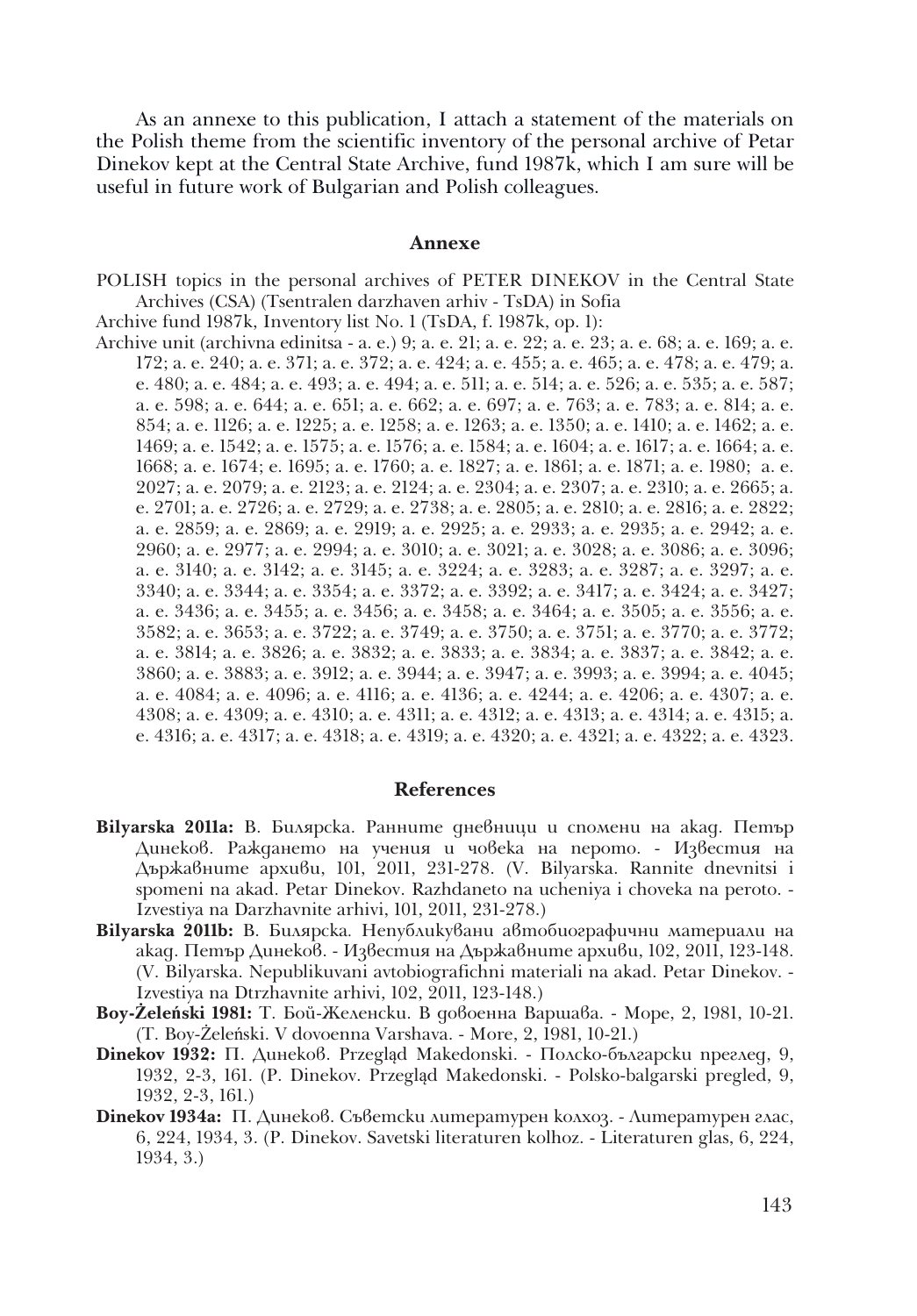- **Dinekov 1934b:** П. Динеков. Интервю. Литературен глас, 6, 227, 1934, 5. (P. Dinekov. Intervyu. - Literaturen glas, 6, 227, 1934, 5.)
- **Dinekov 1934c:** П. Динеков. Червени щитове. Литературен глас, 6, 229, 1934, 3, 10. (P. Dinekov.Cherveni shtitove. - Literaturen glas, 6, 229, 1934, 3, 10.)
- **Dinekov 1934d:** П. Динеков. Интервю. Литературен глас, 6, 240, 1934, 7. (P. Dinekov. Intervyu. - Literaturen glas, 6, 240, 1934, 7.)
- **Dinekov 1934e:** П. Динеков. Международният конгрес на славистите във Варшава (Специална кореспонденция). - Литературен глас, 7, 246, 1934, 7. (P. Dinekov. Mezhdunarodniyat kongres na slavistite vav Varshava (Spetsialna korespondentsiya). - Literaturen glas, 7, 246, 1934, 7.)
- **Dinekov 1934f:** П. Динеков. Помен за Хенрих Сенкевич. Литературен глас, 7, 256, 1934, 8. (P. Dinekov. Pomen za Henryk Sienkiewicz. - Literaturen glas, 7, 256, 1934, 8.)
- **Dinekov 1936:** П. Динеков. Неизвестни ръкописи на Х. Сенкевич. Просвета. Списание на Просветния съюз в България, 2, 1936, 1, 124-125. (P. Dinekov. Neizvestni rakopisi na H. Sienkiewicz. - Prosveta. Spisanie na Prosvetniya sayuz v Balgariya, 2, 1936, 1, 124-125.)
- **Dinekov 1959:** П. Динеков. Първият български превод из произведенията на Адам Мицкевич. - В: Сборник в чест на акад. Н. Михов по случай 80-годишнината му. София, 1959, 151-155. (P. Dinekov. Parviyat balgarski prevod iz proizvedeniyata na Adam Mitskevich. - V: Sbornik v chest na akad. N. Mihov po sluchay 80-godishninata mu. Sofia, 1959, 151-155.)
- **Dinekov 1961:** Поетът на полската революция. Литературен фронт, 17, 1961, 22, 2; 35, 4. (Poetat na polskata revolyutsiya. - Literaturen front, 17, 1961, 22, 2; 35, 4.)
- **Dinekov 1963:** П. Динеков. Дора Габе и полската литература. Литературен фронт, 19, 1963, 34, 2. (P. Dinekov. Dora Gabe i polskata literatura. - Literaturen front, 19, 1963, 34, 2.)
- **Dinekov 1969:** П. Динеков. Между свои и чужди. София, 1969. (P. Dinekov. Mezhdu svoi i chuzhdi. Sofia, 1969.)
- **Dinekov 1974:** П. Динеков. Република на оптимизма. Литературен фронт, 30, 1974, 29, 8. (P. Dinekov. Republika na optimizma. - Literaturen front, 30, 1974, 29, 8.)
- **Dinekov 1975:** П. Динеков. Голяма загуба за полската литература. Литературен фронт, 31, 1975, 9, 7.(P. Dinekov. Golyama zaguba za polskata literatura. - Literaturen front, 31, 1975, 9, 7.)
- **Dinekov 2011а:** П. Динеков. [Дневник 1933 г.]. Откъс от тетрадка № 2 (1933 г.). -Библиотека, 3, 2011, 48-53. (P. Dinekov, [Dnevnik - 1933 g.]. Otkas ot tetradka № 2 (1933 g.). - Biblioteka, 3, 2011, 48-53.)
- **Dinekov 2011b:** П. Динеков. [Дневник 1933-1938, 1955-1991 г.] Откъс от тетрадка № 10 (1958-1962). - Библиотека, 5-6, 2011, 10-19. (P. Dinekov. [Dnevnik 1933-1938, 1955-1991 g.] Otkas ot tetradka № 10 (1958-1962). - Biblioteka, 5-6, 2011, 10-19.)
- **Dnevnikovi zapiski 1985:** Национална библиотека "Св.св. Кирил и Методий" -Български исторически архив, ф. 904, оп. 1, а.е. 221 (Дневникови записки, Нитра, 15.V.1985, сряда), л. 17. Оригинал. Ръкопис. (Natsionalna biblioteka "Sv. sv. Kiril i Metodiy" - Balgarski istoricheski arhiv, f. 904, op. 1, a.e. 221 (Dnevnikovi zapiski, Nitra, 15.V.1985, sryada), l. 17. Original. Rakopis.)
- **Leończuk 2010:** Я. Леончук. Написано с тъга. В: Спомени и размисли за Петър Динеков. 100 години от рождението му. София, 2010. (Y. Leończuk. Napisano s taga. - In: Spomeni i razmisli za Petar Dinekov. 100 godini ot rozhdenieto mu. Sоfia, 2010.)